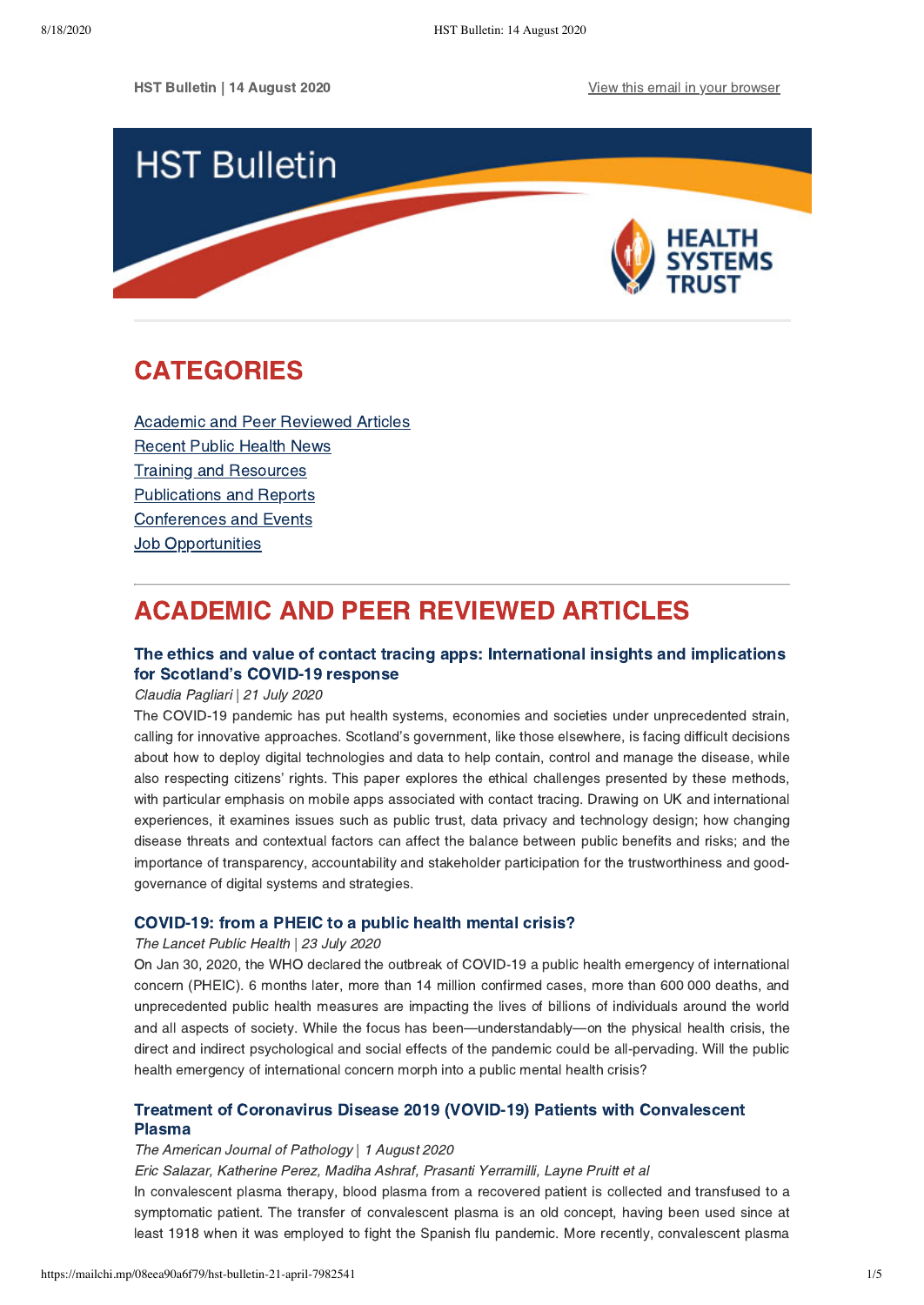#### 8/18/2020 HST Bulletin: 14 August 2020

was used with some reported success during the 2003 SARS pandemic, the 2009 influenza H1N1 pandemic, and the 2015 Ebola outbreak in Africa. Several small observational studies published during the COVID-19 pandemic suggest convalescent plasma is part of an effective treatment strategy for patients with severe disease. The first report describing administration of convalescent plasma to five patients early in the COVID-19 outbreak in Wuhan was recently published. Five critically ill patients received two, same-day infusions from five recovered healthy donors. In four of the five patients, inflammatory biomarkers decreased and Alveolar–arterial (A/a) gradient improved, and all patients had improvement in pulmonary lesions on the basis of computed tomography scan. A second study by Duan et al reported improved clinical outcomes in 10 patients who received a single transfusion of convalescent plasma, with no adverse events reported. Two additional small case studies of five and six patients have since been published with similar findings. A more recent study by Zeng et al suggested that administration of convalescent plasma late in the disease course was ineffective for mortality reduction.

# [The socioeconomic impact of rural-origin graduates working as healthcare](https://www.tandfonline.com/doi/full/10.1080/20786190.2019.1647006)

## professionals in South Africa South African Family Practice | 5 August 2019

#### Richard McGregor, Andrew Ross and Ganzamungu Zihindula

Studies documenting the socioeconomic impact of education leading to employment of rural youth, specifically in the healthcare professions, are lacking. The Umthombo Youth Development Foundation (UYDF) is an NGO that provides financial support for rural students to train as healthcare professionals (HCPs) as a way of addressing staff shortages at rural hospitals. The aim of this study was to understand the social and economic impact on individuals and their families of qualifying as an HCP and being employed at a rural district hospital

## [Patient-centric research in the time of COVID-19: conducting ethical COVID-19](https://gh.bmj.com/content/5/8/e003035)

## research in Africa BMJ Global Health | 6 August 2020

### Victoria Nembaware, Nchangwi Munung, Alice Matimba and Nicki Tiffin

Without effective management, COVID-19 could be catastrophic in Africa, exacerbated by high infectious and non-infectious disease burdens, poor healthcare access and limited health resources. Projections estimate over 110 million infections and 300 000 mortalities in sub-Saharan Africa alone. Global evidence identifies contributing risk factors such as age, gender and existing comorbidities, but drivers of disease severity and poor survival in some patients are still unclear. African genetic variation underlies many differences in pathogen susceptibility, disease severity, drug response and patient outcomes compared with rest-of-world populations. African COVID-19 disease profiles may also differ given unique regional environmental challenges, population structure and genetic make-up, and potential proliferation of specific virus strains, limiting transferability of research findings from other continents.

(Return to Top)

## <span id="page-1-0"></span>**RECENT PUBLIC HEALTH NEWS**

### The Union shares protocol to measure the impact of COVID-19 on people with TB and HIV/AIDS

## The Union | 11 August 2020

[The Union's Centre for Operational Research has made publicly available a protocol for a project in](https://www.theunion.org/news-centre/covid-19/body/PROTOCOL-The-impact-of-COVID19-on-TB-and-HIV-services-a-public-health-surveillance-project-in-three-African-countries.docx) sub-Saharan Africa to determine the impact of COVID-19 on tuberculosis (TB) case detection and HIV sub-Saharan Africa to determine the impact of COVID-19 on tuberculosis (TB) case detection and HIV testing, diagnosis and care through strengthened real-time surveillance. The Union worked with the national TB and national HIV/AIDS programmes in Kenya, Malawi and Zimbabwe and with the World Health Organization Special Programme for Research and Training in Tropical Diseases (WHO-TDR) in Geneva and Vital Strategies in USA to develop the protocol. During its inception, other TB and HIV/AIDS programmes around the world expressed interest in conducting similar analyses, and all collaborating partners agreed to make the technical content of this protocol available for others to use.

The Union | 12 August 2020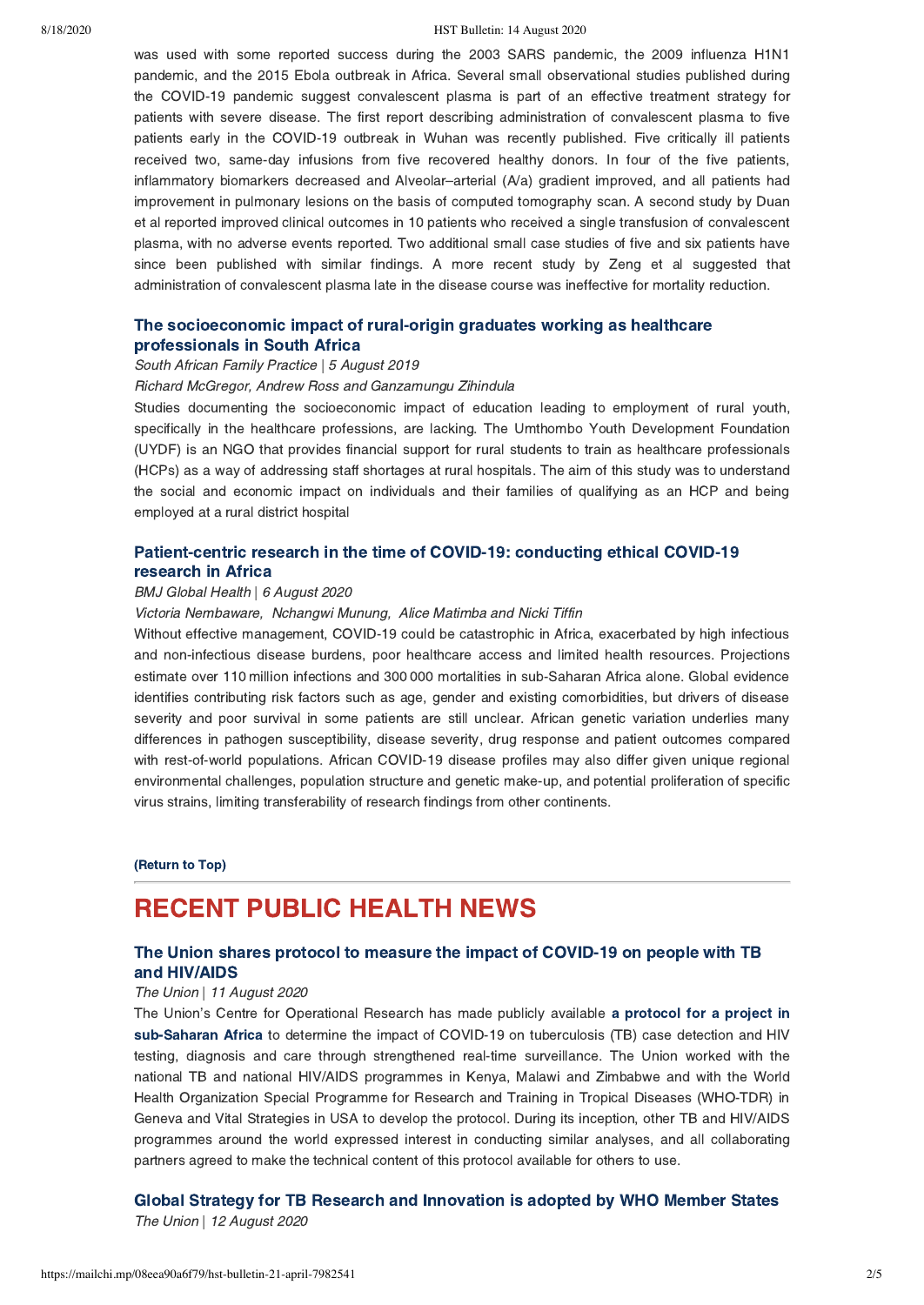The Union welcomes the adoption of the global strategy for tuberculosis (TB) research and innovation [by Member States of the World Health Organization \(WHO\) through a written silence](https://who.us8.list-manage.com/track/click?u=f093a7c38a3780cd9504f8d9d&id=090b86fe58&e=9e1f4b5f6c) procedure of the 73<sup>rd</sup> session of the World Health Assembly last week. The Union is pleased to note the strategy highlights research that is needs-driven, evidence-based, affordable, accessible, and that has increased focus on involving TB-affected communities in every stage of research.

## [Russia's Rapid COVID-19 Vaccine Approval Draws Intense Criticism From Some –](https://healthpolicy-watch.news/76288-2/)

## And Offers To Collaborate From Others Health Policy Watch | 12 August 2020

Russia's speedy approval of a COVID-19 vaccine on Tuesday has drawn widespread criticism from Health Ministers, researchers, and even a Russian pharma industry group. However, it has also spurred interest and offers to collaborate on testing the new vaccine in other countries, including from quarters as farflung as Israel and the Philippines. The Russian COVID-19 vaccine, dubbed Sputnik V, is the first in the worldto receive **national regulatory approval**; it was approved for public use even ahead of its Phase III<br>trial. Additionally, results from earlier clinical trials have not yet been released to the public or the World Health Organization, sparking concerns from many experts that the country is jumping the gun in a bid to showcase Russia's scientific prowess.

# Most Sexual And COVID-19 Could Further Shrink Funding<br>Donors – And COVID-19 Could Further Shrink Funding<br>Health Policy Watch | 13 August 2020

#### Health Policy Watch | 13 August 2020

Funding for research into sexual and reproductive health issues, ranging from HIV/AIDs to pregnancy prevention, comes from only three major donors, and the global recession caused by COVID-19 may shrink the funding landscape further. "There's a clear gap in investment to research and develop new products to meet people's needs in low-resource settings. With a few funders stepping in to fill this gap, there are missed opportunities to make a real impact on the lives of people in LMICs," said Nick Chapman, CEO of **Policy Cures Research**, the group that produces the annual G-FINDER reports.<br>"Looking to the future, not only are unprecedented funding levels being funneled towards COVID-19, but "Looking to the future, not only are unprecedented funding levels being funneled towards COVID-19, but an impending global recession will undoubtedly have an impact on future development funding commitments and available funding to address other global health issues, like SRH," added Chapman, in apress release[.](https://www.policycuresresearch.org/press-release-gfinder-srh-2020)

## (Return to Top)

## <span id="page-2-0"></span>**TRAINING AND RESOURCES**

### Foundational Training for COVID-19 Responders

Foundational Training for COVID-19 Responders The Public Health Forum (PHF) USA has launched a free service providing a customized COVID-19 contact tracing curriculum through the TRAIN Learning Network. TRAIN is a US-based learning network that provides quality training opportunities for professionals who protect and improve the public's health. To access the training materials please click on the link below. You will need to create an account.

## $\frac{R}{\sqrt{R}}$

## **PUBLICATIONS AND REPORTS**

### District Health Barometer (DHB) Call for Expressions of Interest

Health Systems Trust | Closing date: 28 August 2020

Please click on the link below for more detailed information on the terms of reference.

[https://www.hst.org.za/media/Documents/Health%20Systems%20Trust%20DHB%20201920%20Call](https://www.hst.org.za/media/Documents/Health%20Systems%20Trust%20DHB%20201920%20Call%20for%20Expressions%20of%20Interest_BEN_FIN.pdf)  $\mathbb{R}^2$  .  $\mathbb{R}^2$  is a contract by a contract benefits  $\mathbb{R}^2$  .  $\mathbb{R}^2$  is a contract by a contract by a contract of  $\mathbb{R}^2$ 

Health Systems Trust | Closing date: 31 October 2020

Prospective authors are invited to submit abstracts that examine health-sector responses to the COVID-19 pandemic, particularly from the perspectives of strengthening health systems; leadership and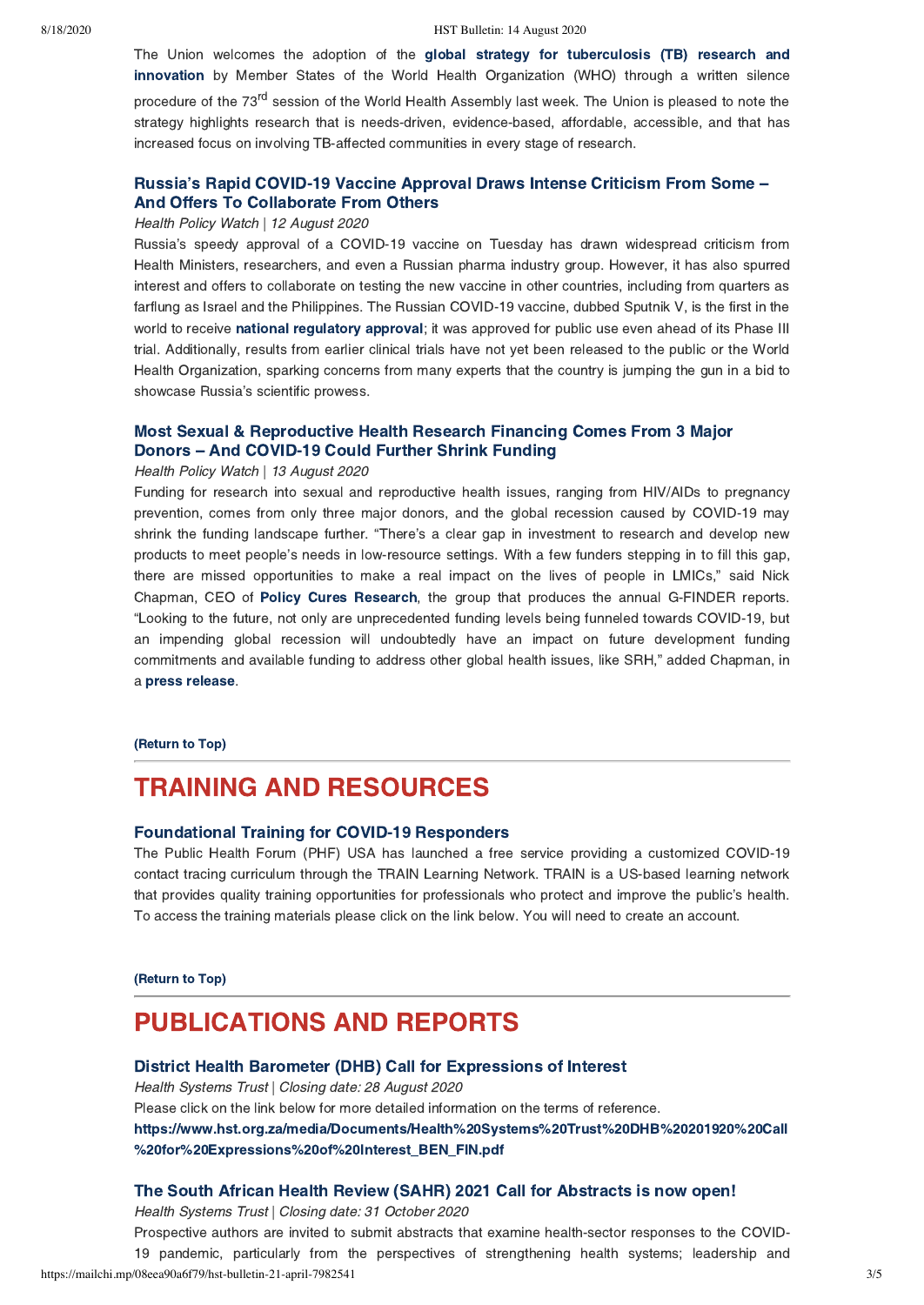governance; resource allocation and financing; service delivery, human resources, and medical equipment and supplies. Please click on the link below for further details.

https://www.hst.org.za/media/Pages/SAHR-2021-Call-for-Abstracts.aspx

(Return to Top)

## <span id="page-3-0"></span>**CONFERENCES AND EVENTS**

Definition COVID-19 has caused the conferencing industry many events have been cancelled<br>Due to the disruption COVID-19 has caused the conferencing industry many events have been cancelled or postponed. As a result of this uncertainty we have decided not to list any conferences and events in the Bulletin for the time being.

(Return to Top)

## **JOB OPPORTUNITIES**

JOB OPPORTUNITIES<br>JOB Opportunities Directorate HST Corporate Services Directorate, Human Resources Unit [–](https://www.hst.org.za/Pages/Human-Resources-(HR)-Administrator.aspx) Administrator<br>Closing date: 20 August 2020 Closing date: 20 August 2020

HST Health Systems Strengthening (HSS) Directorate [–](https://www.hst.org.za/Pages/LAY-COUNSELLORS.aspx) Lay Counsellors Closing date: 20 August 2020

HST Health Systems Strengthening (HSS) Directorate [–](https://www.hst.org.za/Pages/Clinical-Advisors.aspx) Clinical Advisors Closing date: 20 August 2020

HST Health Systems Strengthening (HSS) Directorate [–](https://www.hst.org.za/Pages/Psychosocial-Advisors.aspx) Psychosocial Advisors Closing date: 20 August 2020

[HST Health Systems Strengthening \(HSS\) Directorate – Sub-district Monitoring and](https://www.hst.org.za/Pages/Sub-district-Monitoring-and-Evaluation-Officer(2).aspx) Evaluation Officers

Evaluation Officers Closing date: 20 August 2020

[HST Health Systems Strengthening \(HSS\) Directorate – Area Monitoring and](https://www.hst.org.za/Pages/AREA-MONITORING-AND-EVALUATION-OFFICERS.aspx) Evaluation Officers

Evaluation Officers Closing date: 21 August 2020

HST Health Systems Strengthening (HSS) Directorate [–](https://www.hst.org.za/Pages/Area-Co-ordinators.aspx) Area Co-ordinators Closing date: 21 August 2020

Health Systems Training Institute (PTY) LTD [–](https://www.hst.org.za/Pages/Facility-Team-Leads-(8).aspx) Facility Team Leads Closing date: 25 August 2020

Health Systems Training Institute (PTY) LTD [–](https://www.hst.org.za/Pages/HIV-Co-ordinator.aspx) HIV Co-ordinator Closing date: 25 August 2020

Health Systems Training Institute (PTY) LTD [–](https://www.hst.org.za/Pages/Lay-Counsellors-(100).aspx) Lay Counsellors Closing date: 25 August 2020

Health Systems Training Institute (PTY) LTD [–](https://www.hst.org.za/Pages/Linkage-Officers-(101).aspx) Linkage Officers Closing date: 25 August 2020

[Health Systems Training Institute \(PTY\) LTD – Technical Advisor: Monitoring and](https://www.hst.org.za/Pages/Technical-Advisor-Monitoring-and-Evaluation-(1).aspx) Evaluation Closing date: 25 August 2020

### Health Systems Training Institute (PTY) LTD [–](https://www.hst.org.za/Pages/Paediatric-Case-Managers-(40).aspx) Paediatric Case Managers